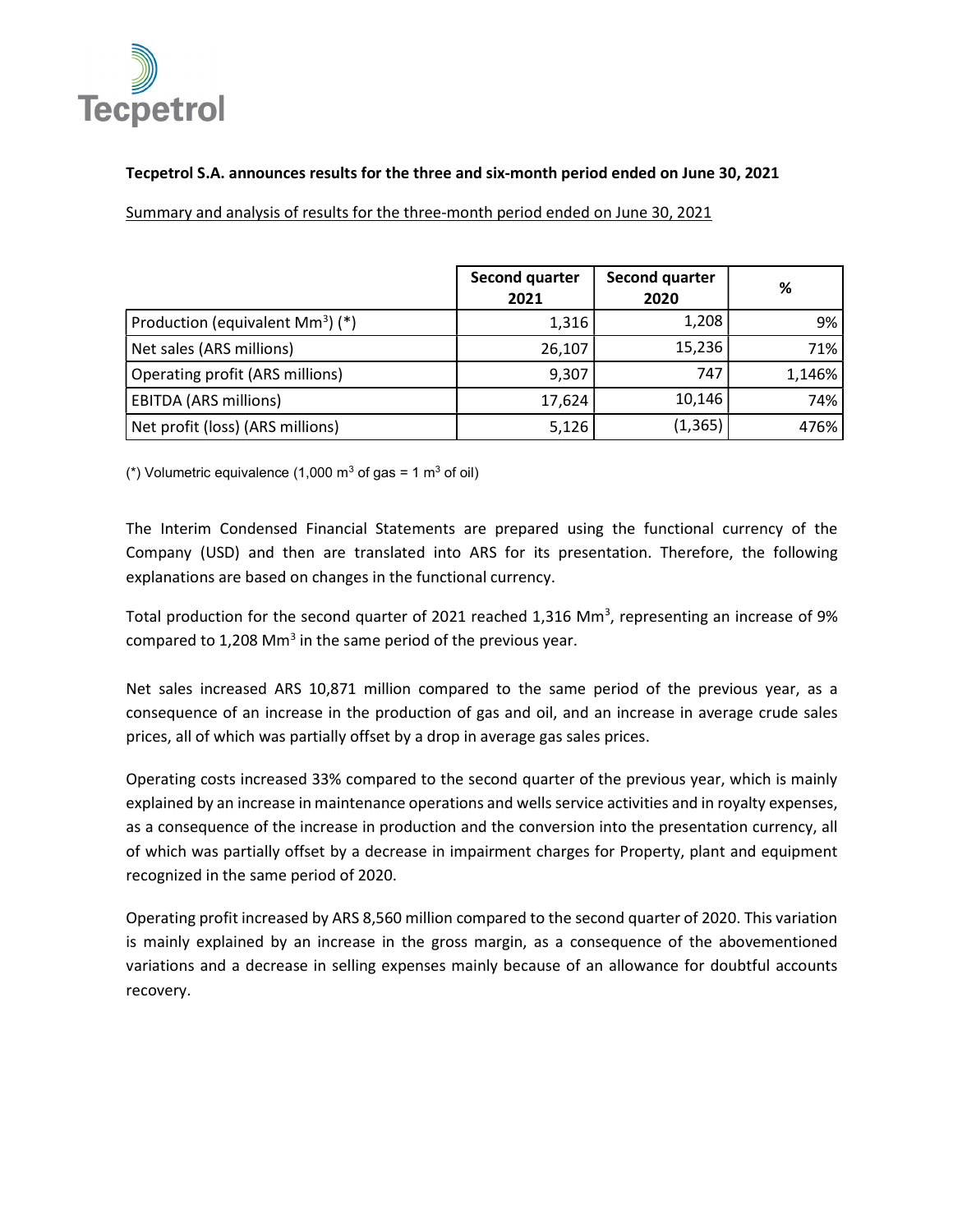Net profit for the second quarter of 2021 totaled ARS 5,126 million, compared to a loss of ARS 1,365 million for the same period of the previous year. This variation is primarily explained by: (i) the aforementioned increase in operating profit, (ii) net financial profit, primarily explained by an increase in interest income generated mainly by short-term deposits, profits (losses) from purchasing/selling and holding of other investments and a decrease in net losses generated by exchange differences on balances in ARS, all of which was partially offset by losses from derivative financial instruments and profits (losses) from the repurchase of negotiable obligations and; (iii) an increase in income tax expense (loss), caused by fluctuations in sales, costs and other expenses already mentioned, the new income tax rates that took place in the second quarter of 2021, the tax inflation adjustment and the effect of the exchange rate fluctuation upon tax balances.

|                                 | 6 months 2021 | 6 months 2020 | %         |
|---------------------------------|---------------|---------------|-----------|
| Production (equivalent Mm3)(*)  | 2,502         | 2,505         | $(0.1\%)$ |
| Net sales (ARS millions)        | 47,799        | 31,579        | 51%       |
| Operating profit (ARS millions) | 20,575        | 5,807         | 254%      |
| <b>EBITDA (ARS millions)</b>    | 33,795        | 21,612        | 56%       |
| Net profit (ARS millions)       | 9,239         | 844           | 995%      |

Summary and analysis of results for the six-month period ended on June 30, 2021

Total production for the six-month period ended on June, 30 2021 reached 2,502 Mm<sup>3</sup>, compared to 2,505 Mm<sup>3</sup> in the same period of the previous year.

Net sales increased compared to the same period of the previous year, as a consequence of an increase in average crude sales prices, all of which was partially offset by a drop in average gas sales prices.

Operating costs increased 24% compared to the six-months of the previous year, which is mainly explained by an increase in the conversion into the presentation currency, all of which was partially offset by a decrease in impairment and depreciation charges for Property, plant and equipment recognized in the same period of 2020.

Operating profit increased by ARS 14,768 million compared to the six-months of 2020. This variation is mainly explained by an increase in the gross margin, as a consequence of the abovementioned variations and a decrease in selling expenses mainly because of an allowance for doubtful accounts recovery.